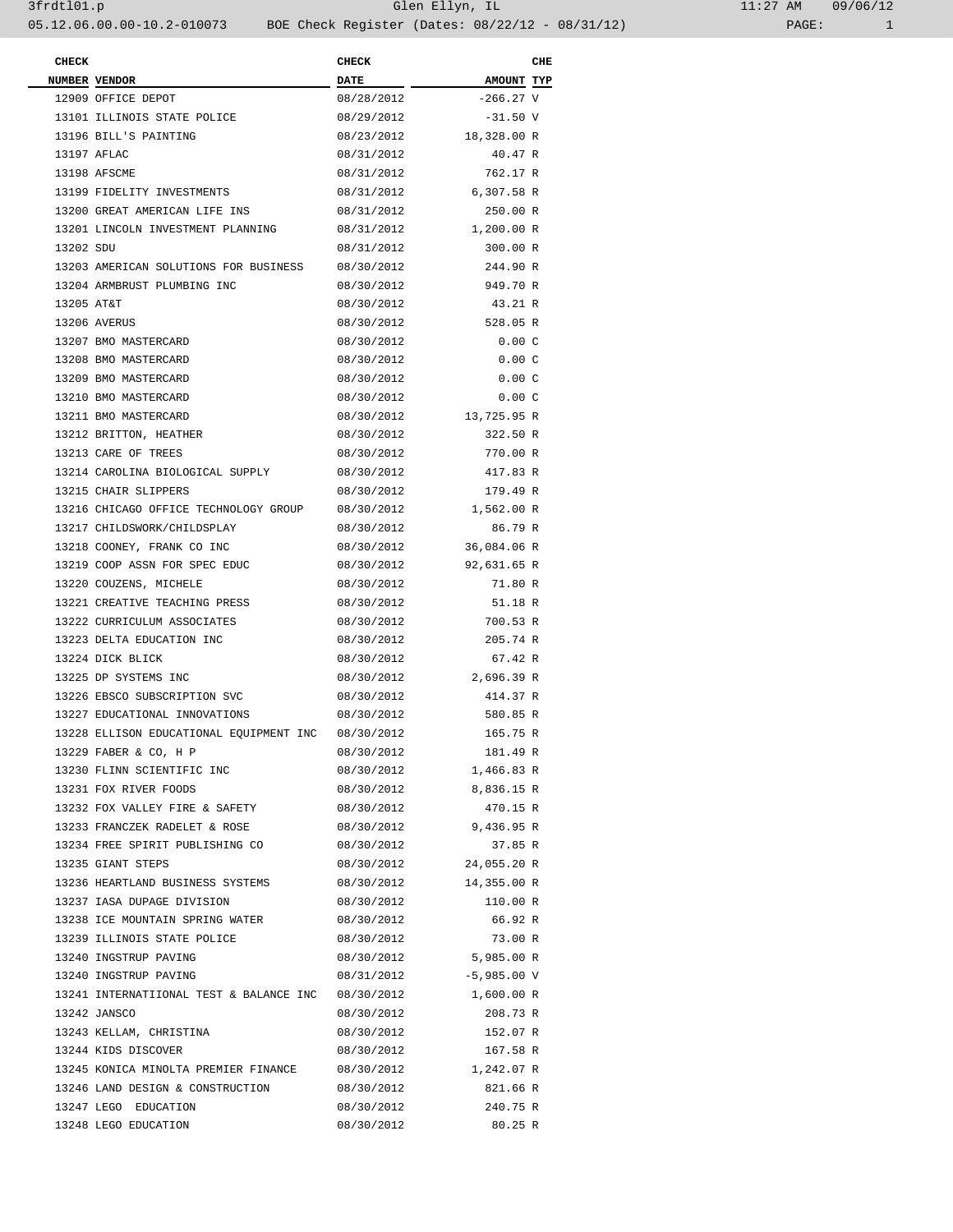| <b>CHECK</b>      |                                         | <b>CHECK</b> |               | CHE |
|-------------------|-----------------------------------------|--------------|---------------|-----|
|                   | NUMBER VENDOR                           | <b>DATE</b>  | AMOUNT TYP    |     |
|                   | 13249 LIBRARY VIDEO CO                  | 08/30/2012   | 154.94 R      |     |
|                   | 13250 LITTLE FRIENDS INC                | 08/30/2012   | 1,741.32 R    |     |
|                   | 13251 LOWERY MCDONNELL                  | 08/30/2012   | 39,204.00 R   |     |
|                   | 13252 MACGILL & CO, WM V                | 08/30/2012   | 457.32 R      |     |
|                   | 13253 MARQUARDT SCHOOL DISTRICT 15      | 08/30/2012   | 1,790.00 R    |     |
|                   | 13254 MARTENSON, ANN                    | 08/30/2012   | 30.00 R       |     |
|                   | 13255 MASTER LOCK                       | 08/30/2012   | 3,008.65 R    |     |
|                   | 13256 MCGRAW-HILL COMPANIES             | 08/30/2012   | 266.89 R      |     |
|                   | 13257 METRO PROFESSIONAL PRODUCTS       | 08/30/2012   | 6,701.30 R    |     |
|                   | 13258 NASCO                             | 08/30/2012   | 1,039.42 R    |     |
|                   | 13259 NATIONAL SCHOOL PRODS             | 08/30/2012   | 985.31 R      |     |
|                   | 13260 NORTHERN ILLINOIS GAS             | 08/30/2012   | 130.81 R      |     |
|                   | 13261 OFFICE DEPOT                      | 08/30/2012   | 1,687.50 R    |     |
|                   | 13262 ORIENTAL TRADING CO               | 08/30/2012   | 252.45 R      |     |
|                   | 13263 PADDOCK ENTERPRISES, E T          | 08/30/2012   | 8,820.00 R    |     |
|                   | 13264 PALOS SPORTS INC                  | 08/30/2012   | 1,622.13 R    |     |
|                   | 13265 PEPPER, J W & SONS                | 08/30/2012   | 406.37 R      |     |
|                   | 13266 PROFESSIONAL PAVING & CONCRETE    | 08/30/2012   | 6,285.00 R    |     |
|                   | 13267 PRUFROCK PRESS                    | 08/30/2012   | 35.90 R       |     |
|                   | 13268 PUETZ, LINDA                      | 08/30/2012   | 23.40 R       |     |
|                   | 13269 REALLY GOOD STUFF INC             | 08/30/2012   | 1,330.33 R    |     |
|                   | 13270 RUBICON PUBLISHING                | 08/30/2012   | 643.88 R      |     |
|                   | 13271 SADDLEBACK EDUCATNL INC           | 08/30/2012   | 20.98 R       |     |
|                   |                                         |              |               |     |
|                   | 13272 SAFARI VIDEO NETWORK              | 08/30/2012   | 1,621.22 R    |     |
|                   | 13273 SAM'S CLUB                        | 08/30/2012   | 136.06 R      |     |
|                   | 13274 SANDOZ, PENELOPE                  | 08/30/2012   | 247.80 R      |     |
|                   | 13275 SCHOLASTIC INC                    | 08/30/2012   | 114.24 R      |     |
|                   | 13276 SCHOOL SPECIALTY                  | 08/30/2012   | 0.00C         |     |
|                   | 13277 SCHOOL SPECIALTY                  | 08/30/2012   | 0.00C         |     |
|                   | 13278 SCHOOL SPECIALTY                  | 08/30/2012   | 4,547.81 R    |     |
|                   | 13279 SIMPLEX TIME RECORDER CO          | 08/30/2012   | 2,567.83 R    |     |
|                   | 13280 SKYWARD INC                       | 08/30/2012   | 56,728.10 R   |     |
|                   | 13281 SOARING EAGLE ACADEMY             | 08/30/2012   | 10,403.40 R   |     |
|                   | 13282 SOCIAL STUDIES SCHOOL SERV        | 08/30/2012   | 255.30 R      |     |
|                   | 13283 STAPLES ADVANTAGE                 | 08/30/2012   | 589.15 R      |     |
|                   | 13284 STENHOUSE PUBLISHERS              | 08/30/2012   | 29.76 R       |     |
|                   | 13285 TEACHER DIRECT                    | 08/30/2012   | 151.47 R      |     |
|                   | 13286 TEACHERS DISCOVERY                | 08/30/2012   | 378.53 R      |     |
|                   | 13287 THERKILDSEN, ELIZABETH            | 08/30/2012   | 10.00 R       |     |
|                   | 13288 TODD, MICHELE                     | 08/30/2012   | 58.30 R       |     |
|                   | 13289 TREETOP PUBLISHING                | 08/30/2012   | 59.50 R       |     |
|                   | 13290 UNIVERSITY OF OREGON              | 08/30/2012   | 300.00 R      |     |
|                   | 13291 WASNICK, RANDY                    | 08/30/2012   | 39.60 R       |     |
|                   | 13292 WCEPS                             | 08/30/2012   | 294.80 R      |     |
|                   | 13293 WEBSTER MCGRATH & AHLBERG         | 08/30/2012   | 200.00 R      |     |
|                   | 13294 WENZLAFF, JULIE                   | 08/30/2012   | 5.20 R        |     |
|                   | 201200040 AXA EQUITABLE LIFE INS CO     | 08/31/2012   | 8,101.43 W    |     |
|                   | 201200040 AXA EQUITABLE LIFE INS CO     | 08/28/2012   | $-8,101.43$ V |     |
|                   | 201200046 V A L I C                     | 08/31/2012   | 1,100.00 W    |     |
|                   | 201200046 V A L I C                     | 08/28/2012   | $-1,100.00$ V |     |
|                   | 201200106 ILL MUNICIPAL RETIREMENT FUND | 08/15/2012   | 41,014.01 W   |     |
|                   | 201200127 CERIDIAN BENEFITS SVCS        | 08/17/2012   | 3,403.11 W    |     |
|                   | 201200129 ILLINOIS DEPT OF REVENUE      | 08/17/2012   | 25,158.32 W   |     |
|                   | 201200130 INTERNAL REV SERVICE          | 08/17/2012   | 100,419.23 W  |     |
| 201200131 T H I S |                                         | 08/31/2012   | 1,887.85 W    |     |
|                   | 201200132 TEACHERS RETIREMENT SYSTEM    | 08/17/2012   | 10,712.13 W   |     |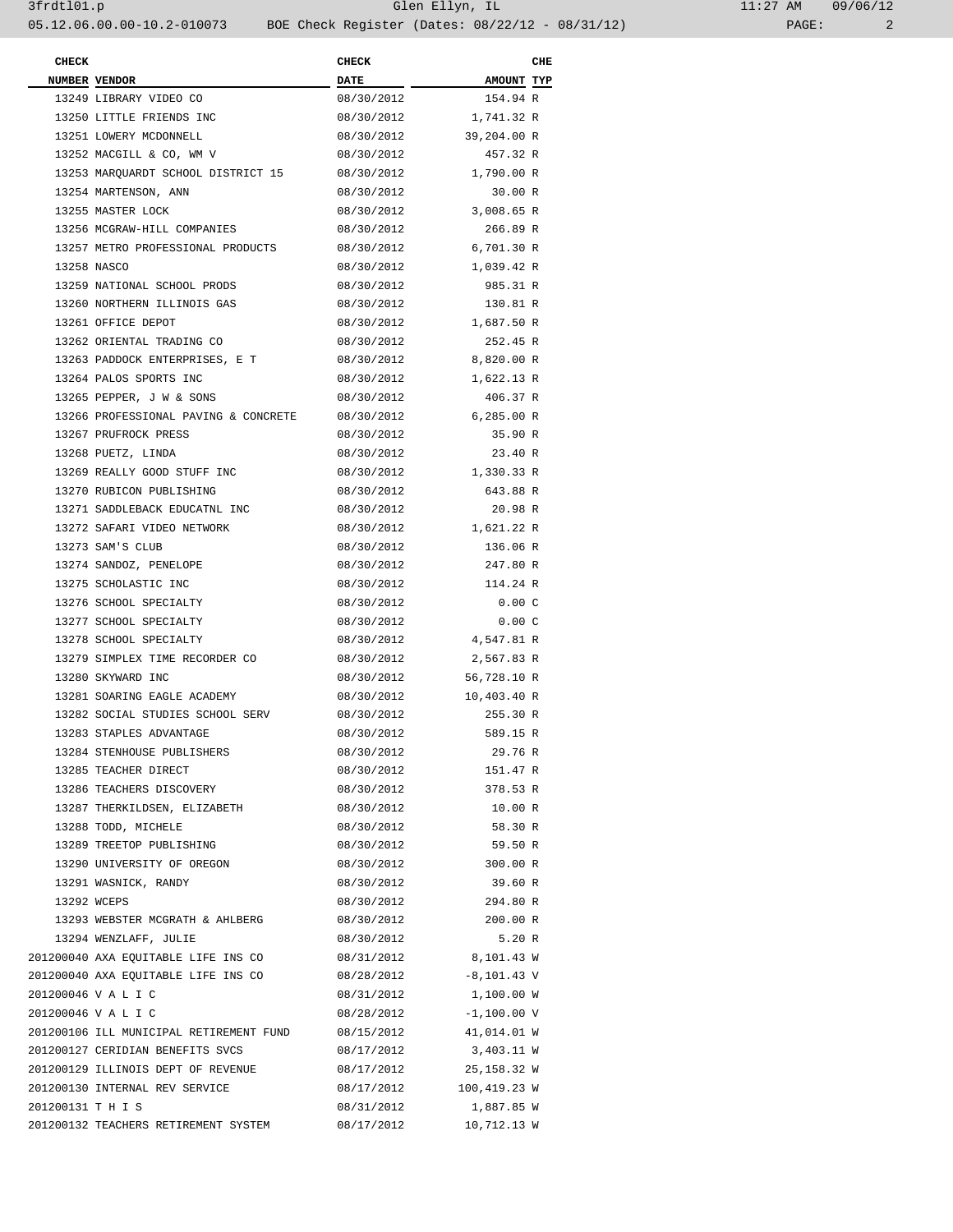| <b>CHECK</b>  |                                     | CHECK      |            | CHE |  |
|---------------|-------------------------------------|------------|------------|-----|--|
| NUMBER VENDOR |                                     | DATE       | AMOUNT TYP |     |  |
|               | 201200136 AXA EQUITABLE LIFE INS CO | 08/31/2012 | 8,151.43 W |     |  |
|               | 201200137 V A L I C                 | 08/31/2012 | 1,050.00 W |     |  |
|               | 201200138 RELIANCE STANDARD LIFE    | 08/31/2012 | 366.96 W   |     |  |
|               |                                     |            |            |     |  |

Totals for checks 590,532.27